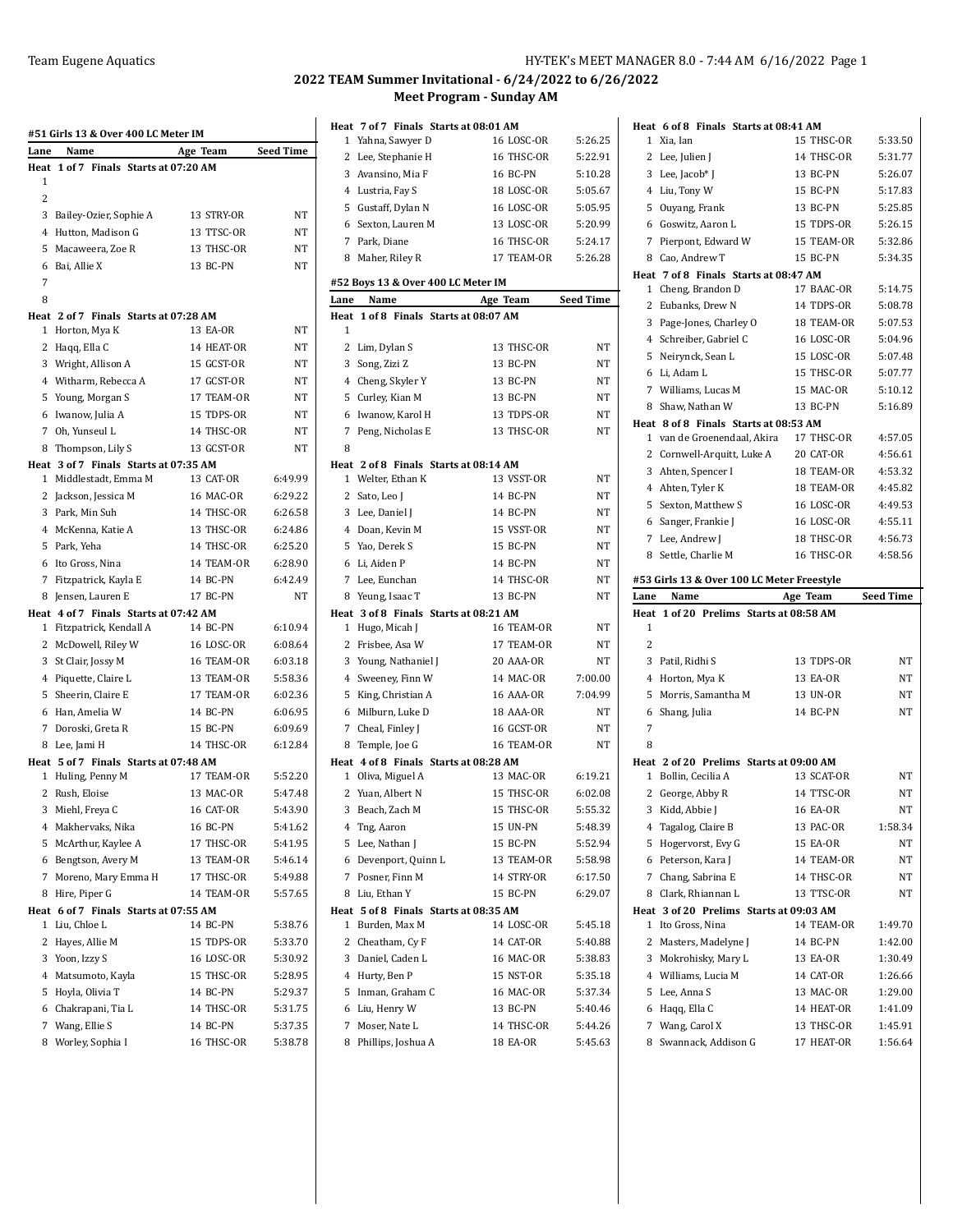|   | Heat 4 (#53 Girls 13 & Over 100 LC Meter Freestyle) |                        |                    |
|---|-----------------------------------------------------|------------------------|--------------------|
| 1 | Thames, Clara D                                     | 13 BAAC-OR             | 1:23.22            |
|   | 2 Wang, Olivia X                                    | 14 TTSC-OR             | 1:21.08            |
|   | 3 Sabbe, Lila J                                     | 14 BAAC-OR             | 1:18.74            |
|   | 4 Chen, Sophia j                                    | 16 MAC-OR              | 1:18.03            |
|   | 5 Bhattacharjee, Rishita A                          | 15 BC-PN               | 1:18.52            |
|   | 6 Ramirez, Natalie A                                | 15 RYST-OR             | 1:18.82            |
|   | 7 Thompson, Lily S                                  | 13 GCST-OR             | 1:21.55            |
| 8 | Oh, Yunseul L                                       | 14 THSC-OR             | 1:23.47            |
|   | Heat 5 of 20 Prelims Starts at 09:07 AM             |                        |                    |
|   | 1 Sherman, Vivian E                                 | 13 TTSC-OR             | 1:16.63            |
|   | 2 Eveland, Paisley J                                | 16 CAT-OR              | 1:15.98            |
|   | 3 Dickens, Audrey G                                 | 15 EA-OR               | 1:15.89            |
|   | 4 Perucci, Ruby L                                   | 13 NST-OR              | 1:15.04            |
|   | 5 Bailey-Ozier, Sophie A                            | 13 STRY-OR             | 1:15.41            |
|   | 6 Atkins, Peyton I                                  | 14 LOSC-OR             | 1:15.90            |
|   | 7 Park, Yeha                                        | 14 THSC-OR             | 1:16.21            |
|   | 8 Arunarasu, Thilaga                                | 17 THSC-OR             | 1:17.20            |
|   | Heat 6 of 20 Prelims Starts at 09:09 AM             |                        |                    |
|   | 1 Keene, Serena L                                   | 15 BAAC-OR             | 1:14.61            |
|   | 2 Todd, Amber R                                     | 16 RYST-OR             | 1:14.06            |
|   | 3 Dubuque, Lauren M                                 | 15 THSC-OR             | 1:13.89            |
|   | 4 Liu, Bernice                                      | 13 CAT-OR<br>14 BC-PN  | 1:13.74<br>1:13.84 |
|   | 5 Park, Bella K                                     |                        |                    |
|   | 6 Fitzpatrick, Kendall A                            | 14 BC-PN<br>14 BAAC-OR | 1:13.91<br>1:14.42 |
|   | 7 Cheng, Isabel Y<br>Jackson, Jessica M             | 16 MAC-OR              | 1:14.62            |
| 8 | Heat 7 of 20 Prelims Starts at 09:10 AM             |                        |                    |
|   | 1 Chakrapani, Tia L                                 | 14 THSC-OR             | 1:13.42            |
|   | 2 Miehl, Freya C                                    | 16 CAT-OR              | 1:12.79            |
|   | 3 Snawder, Ruby T                                   | 15 TEAM-OR             | 1:12.35            |
|   | 4 Middlestadt, Emma M                               | 13 CAT-OR              | 1:12.23            |
|   | 5 Morkos, Marie I                                   | 14 BC-PN               | 1:12.24            |
|   | 6 Escudero Pacheco, Emma N                          | 14 THSC-OR             | 1:12.77            |
|   | 7 Fitzpatrick, Kayla E                              | 14 BC-PN               | 1:13.41            |
|   | 8 Witharm, Rebecca A                                | 17 GCST-OR             | 1:13.60            |
|   | Heat 8 of 20 Prelims Starts at 09:12 AM             |                        |                    |
|   | 1 Baker, Marin B                                    | 15 CAT-OR              | 1:11.96            |
|   | 2 Park, Min Suh                                     | 14 THSC-OR             | 1:11.49            |
|   | 3 Williams, Julia M                                 | 15 MAC-OR              | 1:11.12            |
|   | 4 Jenne, Kate R                                     | 16 MAC-OR              | 1:10.74            |
|   | 5 Macaweera, Zoe R                                  | 13 THSC-OR             | 1:11.00            |
|   | 6 Franks, Lexi K                                    | 15 EA-OR               | 1:11.25            |
| 7 | Bell, Elise R                                       | 15 TEAM-OR             | 1:11.87            |
| 8 | Bai, Allie X                                        | 13 BC-PN               | 1:11.97            |
|   | Heat 9 of 20 Prelims Starts at 09:14 AM             |                        |                    |
| 1 | Hutton, Madison G                                   | 13 TTSC-OR             | 1:10.57            |
| 2 | Olson, Lily M                                       | 13 AAA-OR              | 1:10.44            |
|   | 3 Kaldy, Anastasia                                  | 17 NST-OR              | 1:10.36            |
|   | 4 Canessa, Harper A                                 | 15 BAAC-OR             | 1:10.22            |
|   | 5 Worley, Sophia I                                  | 16 THSC-OR             | 1:10.22            |
|   | 6 Wyzga, Olivia E                                   | 17 BC-PN               | 1:10.36            |
|   | 7 McLennan, Kass J                                  | 16 TEAM-OR             | 1:10.45            |
| 8 | Kaushik, Samyukta                                   | 15 BC-PN               | 1:10.59            |

|                | Heat 10 of 20 Prelims Starts at 09:15 AM                        |                                     |         |
|----------------|-----------------------------------------------------------------|-------------------------------------|---------|
| $\mathbf{1}$   | McDowell, Riley W                                               | <b>16 LOSC-OR</b>                   | 1:10.06 |
|                | 2 Stipe, Abigail E                                              | 18 BC-PN                            | 1:09.86 |
|                | 3 Young, Morgan S                                               | 17 TEAM-OR                          | 1:09.72 |
|                | 4 America, Emma C                                               | 15 LOSC-OR                          | 1:09.36 |
|                | 5 Audia, Sophia D                                               | 16 BC-PN                            | 1:09.48 |
| 6              | Piquette, Claire L                                              | 13 TEAM-OR                          | 1:09.74 |
| 7              | Hire, Piper G                                                   | 14 TEAM-OR                          | 1:09.95 |
| 8              | Maya, Ana V                                                     | 13 THSC-OR                          | 1:10.18 |
|                | Heat 11 of 20 Prelims Starts at 09:17 AM                        |                                     |         |
|                | 1 Leslie, Sydney E                                              | 16 BAAC-OR                          | 1:08.90 |
| 2              | Zhao, Reena                                                     | 14 TEAM-OR                          | 1:08.78 |
|                | 3 Yan, Chloe Z                                                  | 13 BC-PN                            | 1:08.66 |
|                | 4 Haney, Mary Pearl P                                           | 16 MAC-OR                           | 1:08.53 |
|                | 5 Atay, Ayah I                                                  | 13 MAC-OR                           | 1:08.63 |
|                | 6 Oster, Grace K                                                | 18 EA-OR                            | 1:08.70 |
|                | 7 Biallas, Siena M                                              | 14 TTSC-OR                          | 1:08.83 |
|                | 8 Lee, Karina A                                                 | 17 TDPS-OR                          | 1:09.30 |
|                | Heat 12 of 20 Prelims Starts at 09:18 AM                        |                                     |         |
|                | 1 Lambert. Danika M                                             | 15 LOSC-OR                          | 1:08.41 |
|                | 2 Brigham, Aya E                                                | 14 THSC-OR                          | 1:08.24 |
|                | 3 Hurty, Claire S                                               | <b>16 NST-OR</b>                    | 1:07.75 |
|                | 4 Shea, Cora M                                                  | 13 THSC-OR                          | 1:07.48 |
|                | 5 McCormick, Izzie R                                            | 17 MAC-OR                           | 1:07.66 |
|                | 6 George, Erika R                                               | 14 UNAT                             | 1:07.84 |
| $\overline{7}$ | Nguyen, Lily V                                                  | 14 TTSC-OR                          | 1:08.29 |
|                | 8 Chun, Grace J                                                 | 15 BAAC-OR                          | 1:08.42 |
|                | Heat 13 of 20 Prelims Starts at 09:20 AM<br>1 Park, Diane       | 16 THSC-OR                          | 1:07.40 |
|                |                                                                 | 14 THSC-OR                          | 1:06.97 |
|                | 2 Howard, Syd M                                                 | 14 AAA-OR                           | 1:06.77 |
|                | 3 Lalley, Bethany J<br>4 Doroski, Greta R                       | 15 BC-PN                            | 1:06.38 |
| 5              | Young, Jaclyn P                                                 | 16 AAA-OR                           | 1:06.50 |
| 6              | Liu, Chloe L                                                    | 14 BC-PN                            | 1:06.87 |
| 7              | Han, Taryn T                                                    | 15 UN-PN                            | 1:06.99 |
| 8              |                                                                 | 13 TEAM-OR                          | 1:07.47 |
|                | Bengtson, Avery M                                               |                                     |         |
|                | Heat 14 of 20 Prelims Starts at 09:22 AM<br>1 Siripipat, Lily M | 16 BC-PN                            | 1:06.28 |
|                | 2 Soto, Lisette L                                               | 14 THSC-OR                          | 1:05.94 |
|                | 3 Makhervaks, Nika                                              | <b>16 BC-PN</b>                     | 1:05.88 |
|                | 4 Rush, Eloise                                                  | 13 MAC-OR                           | 1:05.66 |
| 5              | Lee, Jami H                                                     | 14 THSC-OR                          | 1:05.84 |
| 6              | Solbach, Cloe F                                                 | 17 LOSC-OR                          | 1:05.89 |
| 7              | Magee, Grace G                                                  | 18 LOSC-OR                          | 1:06.28 |
| 8              | Lee, Elaine R                                                   | 17 THSC-OR                          | 1:06.30 |
| Heat           |                                                                 | 15 of 20 Prelims Starts at 09:23 AM |         |
| 1              | Iwanow, Julia A                                                 | 15 TDPS-OR                          | 1:05.56 |
| 2              | Taylor, Kylie E                                                 | 18 TEAM-OR                          | 1:05.39 |
| 3              | Enge, Hope D                                                    | 14 BC-PN                            | 1:05.11 |
| 4              | Sheerin, Claire E                                               | 17 TEAM-OR                          | 1:04.98 |
| 5              | Keppo, Kirsti I                                                 | 18 TEAM-OR                          | 1:05.10 |
| 6              | Huling, Ellie A                                                 | 15 TEAM-OR                          | 1:05.12 |
| 7              | Goddard, Marlene M                                              | 14 TDPS-OR                          | 1:05.45 |
| 8              | St Clair, Jossy M                                               | 16 TEAM-OR                          | 1:05.65 |
|                |                                                                 |                                     |         |

|              | Heat 16 of 20 Prelims Starts at 09:25 AM          |                                          |           |
|--------------|---------------------------------------------------|------------------------------------------|-----------|
|              | 1 Hayes, Allie M                                  | 15 TDPS-OR                               | 1:04.88   |
|              | 2 Dodson, Rae S                                   | 15 LOSC-OR                               | 1:04.80   |
|              | 3 Moreno, Mary Emma H                             | 17 THSC-OR                               | 1:04.62   |
|              | 4 Wang, Ellie S                                   | 14 BC-PN                                 | 1:04.11   |
|              | 5 Chen, Zoe                                       | 13 LOSC-OR                               | 1:04.33   |
|              | 6 Cochran, Lil Danger L                           | 16 TTSC-OR                               | 1:04.79   |
|              | 7 Wyzga, Sofia L                                  | 14 BC-PN                                 | 1:04.81   |
| 8            | McArthur, Kaylee A                                | 17 THSC-OR                               | 1:04.98   |
|              | Heat 17 of 20 Prelims Starts at 09:26 AM          |                                          |           |
|              | 1 Brown, Quinn A                                  | 18 LOSC-OR                               | 1:03.77   |
|              | 2 Matsumoto, Kayla                                | 15 THSC-OR                               | 1:03.36   |
|              | 3 Sharchitsang, Kunzang                           | 15 TDPS-OR                               | 1:03.13   |
|              | 4 Curley, Malia C                                 | 17 BC-PN                                 | 1:03.05   |
|              | 5 Alejos, Hazel R                                 | 18 TDPS-OR                               | 1:03.13   |
|              | 6 Corbeau, Nicolien J                             | 17 TDPS-OR                               | 1:03.33   |
|              | 7 Bretz, Layla S                                  | <b>16 NST-OR</b>                         | 1:03.58   |
| 8            | Deringer, Campbell H                              | 16 LOSC-OR                               | 1:03.87   |
|              |                                                   | Heat 18 of 20 Prelims Starts at 09:28 AM |           |
|              | 1 Taylor, Savanna G                               | 17 BC-PN                                 | 1:02.62   |
|              | 2 Chang, Annette                                  | 17 LOSC-OR                               | 1:02.05   |
|              | 3 Li, Sandy M                                     | 18 BC-PN                                 | 1:00.17   |
|              | 4 Yueh, Alice                                     | 17 LOSC-OR                               | 59.70     |
|              | 5 Boyer, Anna E                                   | 18 LOSC-OR                               | 59.93     |
|              | 6 Ray, Ashley E                                   | 18 BC-PN                                 | 1:01.29   |
|              | 7 Wasikowski, Kelsey R                            | 17 TEAM-OR                               | 1:02.09   |
| 8            | DeYoung, Maeve A                                  | 15 LOSC-OR                               | 1:02.87   |
|              | Heat 19 of 20 Prelims Starts at 09:29 AM          |                                          |           |
|              | 1 Hyde, Catherine A                               | 17 SMR-OR                                | 1:02.33   |
|              | 2 Foltenyi, Jade O                                | 18 BC-PN                                 | 1:01.38   |
|              | 3 Enge, Piper A                                   | 16 BC-PN                                 | 59.97     |
|              | 4 Sunwoo, Sophia                                  | 15 BC-PN                                 | 58.31     |
|              | 5 Lee, Stephanie H                                | 16 THSC-OR                               | 59.84     |
|              | 6 Schneider, Cassidy M                            | 15 LOSC-OR                               | 1:00.68   |
|              | 7 Larsen, Lauren G                                | 16 TEAM-OR                               | 1:02.08   |
|              | 8 Sickon, Dalton M                                | 17 TDPS-OR                               | 1:02.83   |
|              |                                                   | Heat 20 of 20 Prelims Starts at 09:30 AM |           |
|              | 1 Howard, Cecilia J                               | 15 BC-PN                                 |           |
|              |                                                   |                                          | 1:02.24   |
|              | 2 Cui, Annabel K                                  | 16 BC-PN                                 | 1:01.30   |
|              | 3 Clarke, Mary A                                  | 15 BC-PN                                 | 59.95     |
|              | 4 Jones, Helena P                                 | 17 LOSC-OR                               | 57.45     |
|              | 5 Gingras, Elena S                                | 18 LOSC-OR                               | 59.76     |
|              | 6 Huarte, Hannah M                                | 17 BC-PN                                 | 1:00.41   |
|              | 7 Pitton, Alaina E                                | 16 TDPS-OR                               | 1:02.07   |
|              | 8 Huling, Penny M                                 | 17 TEAM-OR                               | 1:02.80   |
|              |                                                   |                                          |           |
|              | #54 Boys 13 & Over 100 LC Meter Freestyle<br>Name |                                          |           |
| Lane<br>Heat | 1 of 22 Prelims Starts at 09:32 AM                | Age Team                                 | Seed Time |
| 1            |                                                   |                                          |           |
| 2            |                                                   |                                          |           |
|              | 3 Siewell, Hunter P                               | 13 SMR-OR                                | NΤ        |
|              | 4 Yeung, Isaac T                                  | 13 BC-PN                                 | NT        |
|              | 5 Washtok, Ryan P                                 | 13 VSST-OR                               | NΤ        |
| 6            |                                                   |                                          |           |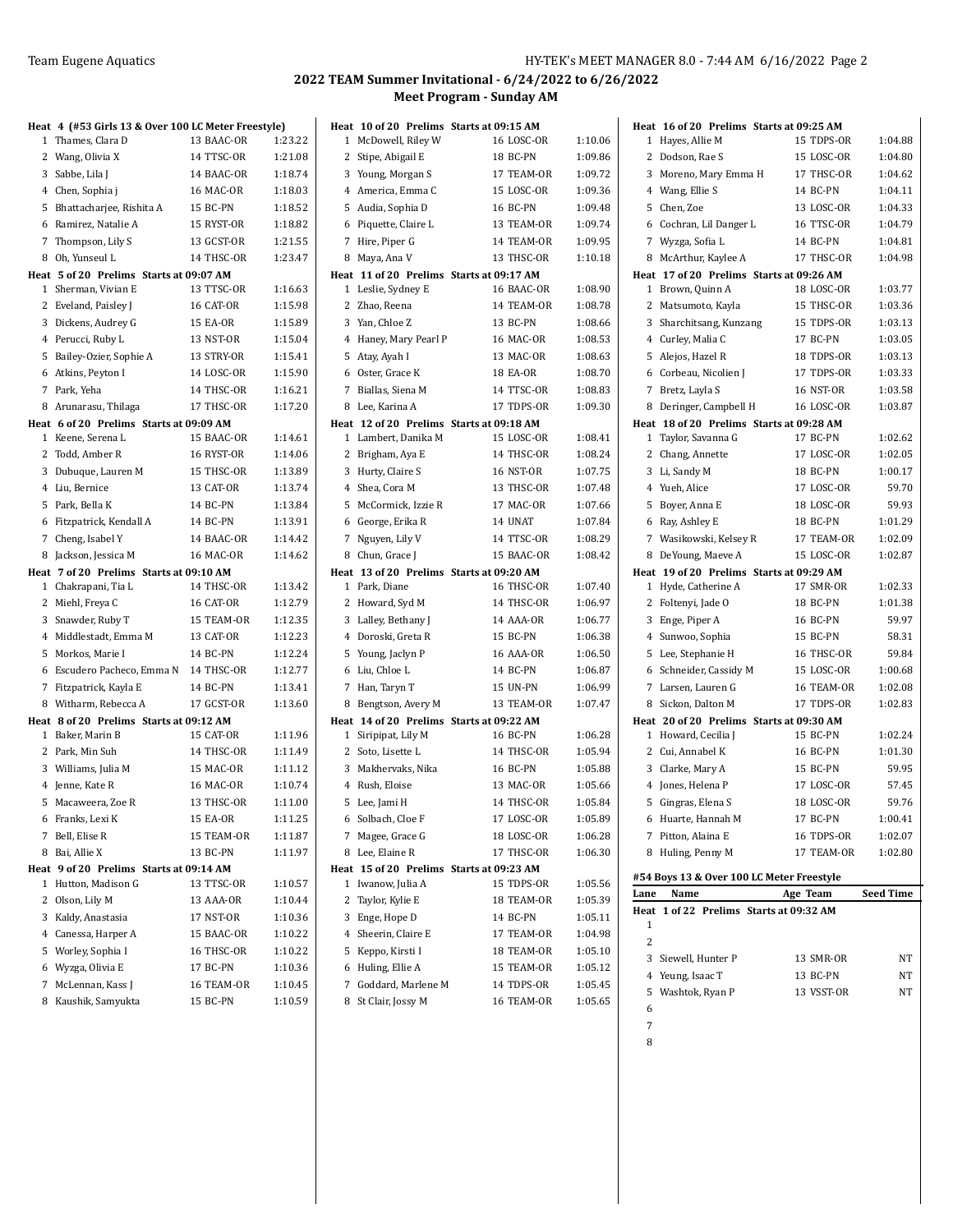|        | Heat 2 (#54 Boys 13 & Over 100 LC Meter Freestyle) |                                |                    |
|--------|----------------------------------------------------|--------------------------------|--------------------|
| 1      | Graham, Joshua M                                   | 14 HEAT-OR                     | NΤ                 |
| 2      | Oliver, John J                                     | 15 LOSC-OR                     | NT                 |
| 3      | Zaremba, Ivan D                                    | 13 VSST-OR                     | 1:42.23            |
|        | 4 Beach, Camden M                                  | 13 THSC-OR                     | 1:28.54            |
| 5      | Chou, Duncan C                                     | 14 THSC-OR                     | 1:31.81            |
| 6      | Lin, Taius X                                       | 14 THSC-OR                     | 1:47.06            |
| 7      | Jones, Logan R                                     | 14 SCAT-OR                     | NT                 |
| 8      | Jones, Lucas T                                     | 14 SCAT-OR                     | NT                 |
|        | Heat 3 of 22 Prelims Starts at 09:36 AM            |                                |                    |
| 1      | Bhattacharjee, Kounish A                           | 14 BC-PN                       | 1:18.23            |
| 2      | Moser, Nick W                                      | 14 THSC-OR                     | 1:15.62            |
|        | 3 Liu, Ethan Y                                     | 15 BC-PN                       | 1:15.52            |
|        | 4 Barnes, Kade K                                   | 13 AAA-OR                      | 1:15.08            |
| 5      | Oliva, Miguel A                                    | 13 MAC-OR                      | 1:15.22            |
| 6      | Postlewait, William J                              | 14 NST-OR                      | 1:15.61            |
| 7      | Singh, Dhruv                                       | 13 THSC-OR                     | 1:16.73            |
| 8      | Powell, Brayden M                                  | 13 RYST-OR                     | 1:18.94            |
|        | Heat 4 of 22 Prelims Starts at 09:38 AM            |                                | 1:13.32            |
| 1<br>2 | King, Christian A<br>Wahab-Holles, Seneca W        | <b>16 AAA-OR</b><br>14 LOSC-OR | 1:12.91            |
| 3      | Brock, Ethan A                                     | 14 TEAM-OR                     | 1:12.80            |
|        | 4 Pierpont, Edward W                               | 15 TEAM-OR                     | 1:12.59            |
| 5      | Peng, Nicholas E                                   | 13 THSC-OR                     | 1:12.72            |
| 6      | Cheatham, Cy F                                     | 14 CAT-OR                      | 1:12.87            |
| 7      | Butler, Rhodes A                                   | 14 BC-PN                       | 1:13.13            |
| 8      | Milburn, Alek K                                    | 13 AAA-OR                      | 1:14.62            |
|        | Heat 5 of 22 Prelims Starts at 09:39 AM            |                                |                    |
| 1      | Morkos, Joey M                                     | 16 BC-PN                       | 1:12.20            |
| 2      | Dodson, Tye P                                      | 13 LOSC-OR                     | 1:11.68            |
| 3      | Iwanow, Karol H                                    | 13 TDPS-OR                     | 1:10.97            |
|        | 4 Bloom, Trevor W                                  | 15 BAAC-OR                     | 1:10.34            |
| 5      | Pierpont, Will W                                   | 14 TEAM-OR                     | 1:10.47            |
| 6      | Moser, Nate L                                      | 14 THSC-OR                     | 1:11.19            |
| 7      | Welter, Ethan K                                    | 13 VSST-OR                     | 1:12.04            |
| 8      | Meyer, Arthur M                                    | 14 BAAC-OR                     | 1:12.22            |
|        | Heat 6 of 22 Prelims Starts at 09:41 AM            |                                |                    |
| 1      | Tang, Joshua T                                     | <b>13 UN-PN</b>                | 1:09.16            |
|        | 2 Nakajima, Marcus D                               | 13 VSST-OR                     | 1:08.73            |
|        | 3 Lin, Jonah X                                     | 17 THSC-OR                     | 1:08.31            |
|        | 4 Kim, Jacob                                       | 13 LOSC-OR                     | 1:08.28            |
| 5      | Xia, Bing                                          | 14 TEAM-OR                     | 1:08.28            |
| 6      | Yang, Gino                                         | 13 LOSC-OR                     | 1:08.54            |
| 7      | Paasch, Kai M                                      | 17 BAAC-OR                     | 1:08.74            |
| 8      | Sweeney, Finn W                                    | 14 MAC-OR                      | 1:10.00            |
|        | Heat 7 of 22 Prelims Starts at 09:43 AM            |                                |                    |
| 1<br>2 | Beach, Zach M<br>Ly, Jake                          | 15 THSC-OR<br>13 CAT-OR        | 1:07.75<br>1:07.57 |
|        | 3 Dy, David A                                      | 14 BC-PN                       | 1:07.37            |
|        | 4 Kurkoski, Andrew P                               | 15 BAAC-OR                     | 1:07.15            |
|        | 5 D'Souza, Calvin A                                | 15 BC-PN                       | 1:07.29            |
|        | 6 Yuan, Albert N                                   | 15 THSC-OR                     | 1:07.56            |
|        | 7 Fedutinov, Eugene                                | 14 LOSC-OR                     | 1:07.65            |
|        | 8 Merrill, Henry E                                 | 14 LOSC-OR                     | 1:07.76            |

| Heat   | 8 of 22 Prelims Starts at 09:44 AM        |                          |                    |
|--------|-------------------------------------------|--------------------------|--------------------|
| 1      | Posner, Finn M                            | 14 STRY-OR               | 1:06.88            |
| 2      | Eibner, Jahan W                           | 13 NST-OR                | 1:06.78            |
| 3      | Turian, Justin A                          | 14 TTSC-OR               | 1:06.44            |
|        | 4 Hoy, Rylan S                            | 13 VSST-OR               | 1:06.31            |
| 5      | Terayama, David S                         | 15 BC-PN                 | 1:06.32            |
| 6      | Lee, Eunchan                              | 14 THSC-OR               | 1:06.73            |
| 7      | Doan, Kevin M                             | 15 VSST-OR               | 1:06.83            |
| 8      | Hlavinka, Jonathan                        | 13 RYST-OR               | 1:07.15            |
|        | Heat 9 of 22 Prelims Starts at 09:46 AM   |                          |                    |
|        | 1 Headrick, Sam J                         | 14 BC-PN                 | 1:06.11            |
|        | 2 Ouyang, Frank                           | 13 BC-PN                 | 1:05.94            |
| 3      | Yang, Colin E                             | 13 LOSC-OR               | 1:05.88            |
|        | 4 Li, Jason J                             | 15 BC-PN                 | 1:05.79            |
| 5      | Devenport, Quinn L                        | 13 TEAM-OR               | 1:05.86            |
|        | 6 Liu, Henry W                            | 13 BC-PN                 | 1:05.93            |
| 7      | Lee, Julien J                             | 14 THSC-OR               | 1:06.04            |
| 8      | Carmichael, Ian W                         | 14 BC-PN                 | 1:06.28            |
|        | Heat 10 of 22 Prelims Starts at 09:47 AM  |                          |                    |
|        | 1 Young Seidemann, William K 18 RYST-OR   |                          | 1:05.36            |
|        | 2 Ma, Kenny P                             | 15 THSC-OR               | 1:04.86            |
|        | 3 van de Groenendaal, Caiden              | 15 THSC-OR               | 1:04.63            |
|        | 4 Cong, Haolin                            | 15 BC-PN                 | 1:04.27            |
|        | 5 Liu, Tony W                             | 15 BC-PN                 | 1:04.35            |
|        | 6 Wyatt, Brody R                          | 13 TEAM-OR               | 1:04.76            |
| 7      | Burden, Max M                             | 14 LOSC-OR               | 1:05.16            |
| 8      | Scott, Fraser A                           | 14 CAT-OR                | 1:05.47            |
|        | Heat 11 of 22 Prelims Starts at 09:49 AM  |                          |                    |
|        |                                           |                          |                    |
| 1      | Lim, Dylan S                              | 13 THSC-OR               | 1:04.05            |
|        | 2 Daniel, Caden L                         | <b>16 MAC-OR</b>         | 1:03.87            |
|        | 3 Shaw, Nathan W                          | 13 BC-PN                 | 1:03.28            |
|        | 4 Lee, Jacob* J                           | 13 BC-PN                 | 1:03.18            |
| 5      | Temple, Joe G                             | 16 TEAM-OR               | 1:03.27            |
|        | 6 Gao, Steven Y                           | 14 BC-PN                 | 1:03.33            |
| 7      | Kim, Sungkook                             | 13 LOSC-OR               | 1:04.04            |
| 8      | Naymyo, Chaarles C                        | 17 BAAC-OR               | 1:04.22            |
|        | Heat 12 of 22 Prelims Starts at 09:50 AM  |                          |                    |
|        | 1 Mendez, Logan P                         | 16 TTSC-OR               | 1:02.94            |
|        | 2 Piepkorn, Cameron D                     | <b>15 UN-PN</b>          | 1:02.79            |
|        | 3 McQuaid, Trent W                        | 18 TEAM-OR               | 1:02.43            |
|        | 4 Cheng, Skyler Y                         | 13 BC-PN                 | 1:02.39            |
| 5      | Perucci, Pete R                           | 17 NST-OR                | 1:02.39            |
|        | 6 Brown, Justin                           | 14 BC-PN                 | 1:02.69            |
|        | 7 Chou, Jason T                           | 16 THSC-OR               | 1:02.80            |
| 8      | Curley, Kian M                            | 13 BC-PN                 | 1:03.05            |
| Heat   | 13 of 22 Prelims Starts at 09:52 AM       |                          |                    |
| 1<br>2 | Xia, Ian                                  | 15 THSC-OR               | 1:02.33            |
|        | Alleman, Jack T                           | 17 BAAC-OR<br>14 BC-PN   | 1:02.22<br>1:02.18 |
|        | 3 Wong, Christian J<br>4 Plowman, Madoc P | 15 MAC-OR                | 1:02.11            |
|        |                                           |                          |                    |
|        | 5 Fitzgerald, Devin C                     | 14 TEAM-OR               | 1:02.16<br>1:02.21 |
| 7      | 6 Venidiktov, Dan M                       | 15 BC-PN                 |                    |
| 8      | Li, Suiyao<br>Yip, Ryan S                 | 14 THSC-OR<br>13 LOSC-OR | 1:02.25<br>1:02.35 |

|              | Heat 14 of 22 Prelims Starts at 09:53 AM |                              |                |
|--------------|------------------------------------------|------------------------------|----------------|
| 1            | Lao, Levi A                              | 16 BAAC-OR                   | 1:02.05        |
| 2            | Miller, Kyle I                           | 16 TEAM-OR                   | 1:02.01        |
| 3            | Hou, Eli S                               | 14 BC-PN                     | 1:01.21        |
| 4            | Thompson, Benjamin L                     | 18 EA-OR                     | 1:00.94        |
| 5            | Milburn, Kyle V                          | 16 AAA-OR                    | 1:01.16        |
| 6            | Chou, Brian C                            | 18 THSC-OR                   | 1:01.91        |
| 7            | Peng, Eian E                             | 13 STRY-OR                   | 1:02.04        |
| 8            | Nemirovsky, Alex N                       | 14 BC-PN                     | 1:02.06        |
|              | Heat 15 of 22 Prelims Starts at 09:55 AM |                              |                |
| 1            | Padgett, Dane S                          | 16 BC-PN                     | 1:00.57        |
| 2            | Kim, Minsong                             | 16 LOSC-OR                   | 1:00.38        |
| 3            | Buchwald, Max O                          | 15 LOSC-OR                   | 1:00.22        |
| 4            | Ahten, Spencer I                         | 18 TEAM-OR                   | 59.67          |
| 5            | Yang, Jiyu                               | <b>16 LOSC-OR</b>            | 59.99          |
| 6            | Hu, Nathan Y                             | 13 BC-PN                     | 1:00.26        |
| 7            | Glasser, Ben E                           | 17 TTSC-OR                   | 1:00.39        |
| 8            | Keeslar, Leo S                           | 15 BAAC-OR                   | 1:00.77        |
|              | Heat 16 of 22 Prelims Starts at 09:56 AM |                              |                |
| $\mathbf{1}$ | Cao, Andrew T                            | 15 BC-PN                     | 59.27          |
| 2            | Hurty, Ben P                             | 15 NST-OR                    | 59.11          |
| 3            | Kim, Dohyun                              | 18 LOSC-OR                   | 58.89          |
| 4            | Li, Adam L                               | 15 THSC-OR                   | 58.74          |
| 5            | Huang, Ryan                              | 17 BC-PN                     | 58.80          |
| 6            | Settle, Charlie M                        | 16 THSC-OR                   | 58.95          |
| 7            | Pak, Joshua S                            | 17 BC-PN                     | 59.15          |
| 8            | Chen, Nathan H                           | 16 BC-PN                     | 59.41          |
|              | Heat 17 of 22 Prelims Starts at 09:58 AM |                              |                |
| 1            | Peng, Noah E                             | 17 STRY-OR                   | 58.67          |
| 2            | Yoerger, Carson M                        | 18 TDPS-OR                   | 58.62          |
| 3            | Fedutinov, Vadim                         | 19 LOSC-OR                   | 58.57          |
| 4            | Sevier, Cole D                           | 17 BC-PN                     | 58.12          |
| 5            | Masters, Michael T                       | 16 BC-PN                     | 58.18          |
| 6            | Sieglock, Andrew R                       | 17 BC-PN                     | 58.57          |
| 7            | Cornwell-Arquitt, Robert L               | 20 CAT-OR                    | 58.65          |
| 8            | Braun, Nick D                            | 16 THSC-OR                   | 58.72          |
|              | Heat 18 of 22 Prelims Starts at 09:59 AM |                              |                |
|              | 1 Williams, Lucas M                      | 15 MAC-OR                    | 58.00<br>57.63 |
| 2            | Empey, Steven D                          | 15 CRST-OR                   |                |
| 3            | Gould, Quinlan Q                         | 16 LOSC-OR                   | 57.44          |
| 4<br>5       | Lee, Andrew J<br>Aaselund, Cam C         | 18 THSC-OR<br>17 BC-PN       | 57.26<br>57.41 |
|              |                                          |                              |                |
| 6            | Kim, Nelson J                            | 17 LOSC-OR                   | 57.44<br>57.93 |
| 7<br>8       | Colloton, Connor T<br>Postlewait, Samuel | 15 UN-PN<br><b>16 NST-OR</b> |                |
|              | Heat 19 of 22 Prelims Starts at 10:00 AM |                              | 58.05          |
| 1            | Fery, Connor J                           | 17 BAAC-OR                   | 57.07          |
| 2            | Bell, Jonathan F                         | 17 LOSC-OR                   | 57.01          |
| 3            | Zhang, Joe Y                             | 18 BC-PN                     | 56.92          |
| 4            | Johnson, Alex J                          | 18 LOSC-OR                   | 56.39          |
| 5            | Young, Nathaniel J                       | 20 AAA-OR                    | 56.57          |
| 6            | Haeger, Nolan A                          | 17 BC-PN                     | 56.94          |
| 7            | Xu, Nathan Y                             | 15 BC-PN                     | 57.04          |
|              | 8 Knobelspiesse, Nathan R                | 16 TEAM-OR                   | 57.25          |
|              |                                          |                              |                |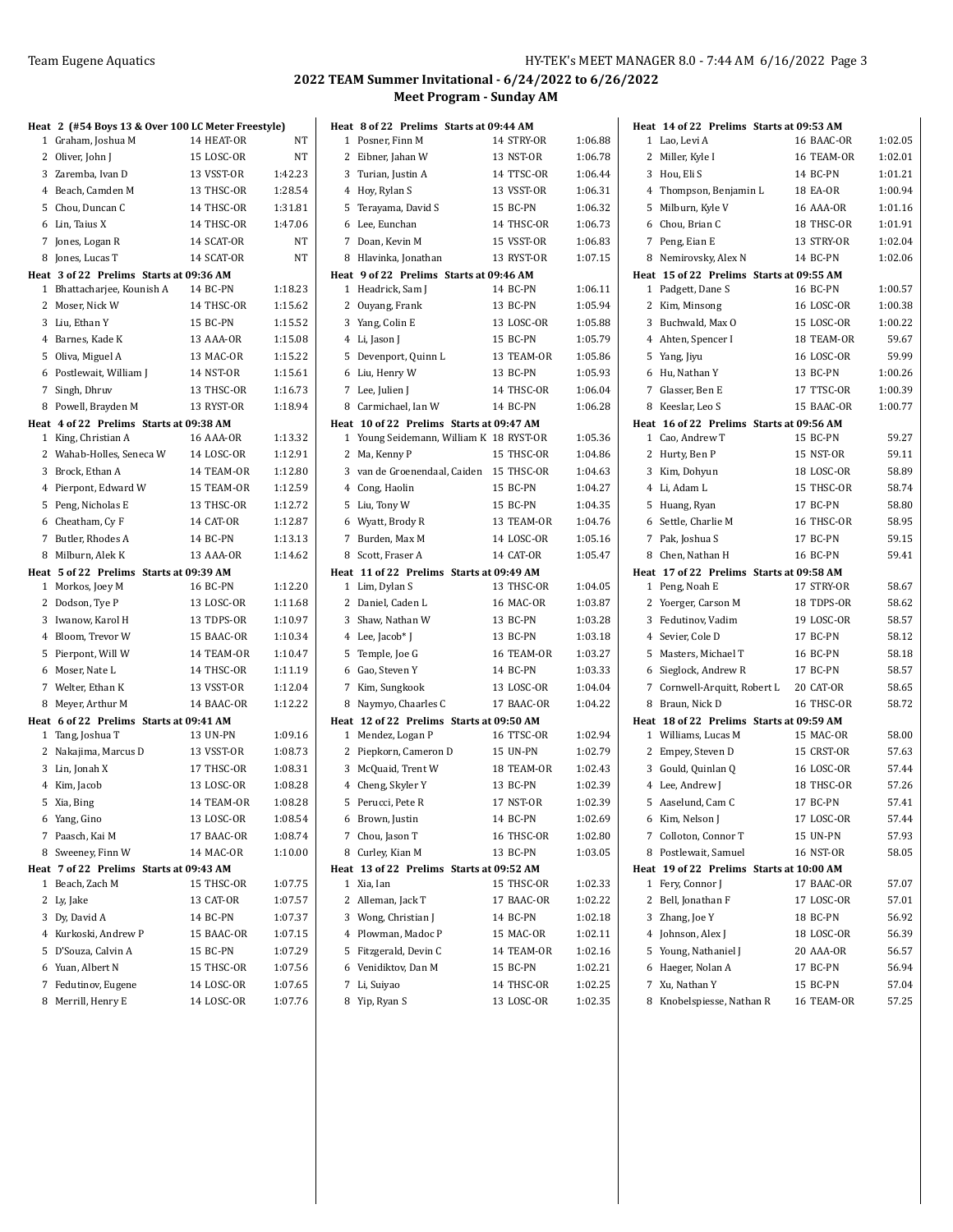|      | Heat 20 (#54 Boys 13 & Over 100 LC Meter Freestyle) |                 |           |
|------|-----------------------------------------------------|-----------------|-----------|
| 1    | Milburn, Luke D                                     | 18 AAA-OR       | 55.94     |
|      | 2 Li, Matthew M                                     | 17 BC-PN        | 55.61     |
|      | 3 Koh, Christian G                                  | 17 BC-PN        | 54.83     |
|      | 4 Kim, Tylor J                                      | 17 LOSC-OR      | 54.19     |
|      | 5 van de Groenendaal, Akira                         | 17 THSC-OR      | 54.66     |
|      | 6 Dauler, Hodge C                                   | 15 LOSC-OR      | 55.53     |
|      | 7 Tan, Ayden H                                      | 16 BC-PN        | 55.78     |
|      | 8 Olson, Josh J                                     | 17 BC-PN        | 56.33     |
|      | Heat 21 of 22 Prelims Starts at 10:03 AM            |                 |           |
|      | 1 Brown, Connor                                     | 17 BC-PN        | 55.81     |
|      | 2 Frisbee, Asa W                                    | 17 TEAM-OR      | 55.59     |
|      | 3 Zhang, Alvin                                      | 16 BC-PN        | 54.77     |
|      | 4 Page-Jones, Charley O                             | 18 TEAM-OR      | 52.05     |
|      | 5 Tran, Aaron H                                     | 16 LOSC-OR      | 54.35     |
|      | 6 Creech, Jace T                                    | 19 LOSC-OR      | 55.39     |
|      | 7 Sexton, Matthew S                                 | 16 LOSC-OR      | 55.75     |
|      | 8 Tatge, Gavyn M                                    | 18 TEAM-OR      | 56.31     |
|      | Heat 22 of 22 Prelims Starts at 10:05 AM            |                 |           |
|      | 1 Olsen, Thomas E                                   | 16 MAC-OR       | 55.79     |
|      | 2 Frazer, Bob T                                     | 15 BC-PN        | 55.55     |
|      | 3 Butler, Jonathan P                                | 18 BC-PN        | 54.76     |
|      | 4 Empey, Sammy I                                    | 16 LOSC-OR      | 52.00     |
|      | 5 Schreiber, Gabriel C                              | 16 LOSC-OR      | 54.30     |
|      | 6 Ahten, Tyler K                                    | 18 TEAM-OR      | 55.13     |
|      | 7 Cortes, Sam L                                     | 18 NST-OR       | 55.74     |
|      | 8 Klym, Aaron                                       | <b>16 BC-PN</b> | 56.03     |
|      | #55 Girls 13 & Over 100 LC Meter Butterfly          |                 |           |
| Lane | Name                                                | Age Team        | Seed Time |
|      | Heat 1 of 17 Prelims Starts at 10:06 AM             |                 |           |
|      |                                                     |                 |           |
| 1    |                                                     |                 |           |
| 2    |                                                     |                 |           |
|      | 3 Horton, Mya K                                     | 13 EA-OR        | NT        |
|      | 4 Sherman, Vivian E                                 | 13 TTSC-OR      | NT        |
|      | 5 Wang, Carol X                                     | 13 THSC-OR      | NT        |
| 6    |                                                     |                 |           |
| 7    |                                                     |                 |           |
| 8    |                                                     |                 |           |
|      | Heat 2 of 17 Prelims Starts at 10:08 AM             |                 |           |
|      | 1 Perucci, Ruby L                                   | 13 NST-OR       | NT        |
|      | 2 Liu, Bernice                                      | 13 CAT-OR       | NT        |
|      | 3 George, Abby R                                    | 14 TTSC-OR      | NT        |
|      | 4 Peterson, Kara J                                  | 14 TEAM-OR      | NΤ        |
|      | 5 Haqq, Ella C                                      | 14 HEAT-OR      | NΤ        |
| 6    | Morris, Samantha M                                  | 13 UN-OR        | NT        |
| 7    | Middlestadt, Emma M                                 | 13 CAT-OR       | NT        |
| 8    |                                                     |                 |           |
|      | Heat 3 of 17 Prelims Starts at 10:10 AM             |                 |           |
|      | 1 Park, Bella K                                     | 14 BC-PN        | NT        |
|      | 2 Lalley, Bethany J                                 | 14 AAA-OR       | NT        |
|      | 3 Young, Jaclyn P                                   | 16 AAA-OR       | ΝT        |
|      | 4 Thompson, Lily S                                  | 13 GCST-OR      | 2:19.12   |
|      | 5 Swannack, Addison G                               | 17 HEAT-OR      | 2:20.69   |
|      | 6 Baker, Marin B                                    | 15 CAT-OR       | NT        |
|      | 7 Masters, Madelyne J                               | 14 BC-PN        | ΝT        |
| 8    | Escudero Pacheco, Emma N                            | 14 THSC-OR      | ΝT        |

|                | Heat 4 of 17 Prelims Starts at 10:13 AM |                  |         |
|----------------|-----------------------------------------|------------------|---------|
|                | 1 Mokrohisky, Mary L                    | 13 EA-OR         | 1:48.98 |
| 2              | Fitzpatrick, Kayla E                    | 14 BC-PN         | 1:40.14 |
|                | 3 Arunarasu, Thilaga                    | 17 THSC-OR       | 1:37.85 |
|                | 4 Chen, Sophia j                        | <b>16 MAC-OR</b> | 1:35.22 |
|                | 5 Clarke, Mary A                        | 15 BC-PN         | 1:37.11 |
| 6              | Eveland, Paisley J                      | 16 CAT-OR        | 1:39.02 |
| $7^{\circ}$    | Doroski, Greta R                        | 15 BC-PN         | 1:42.92 |
| 8              | Lee, Anna S                             | 13 MAC-OR        | 1:50.00 |
|                | Heat 5 of 17 Prelims Starts at 10:15 AM |                  |         |
| $\mathbf{1}$   | Sabbe, Lila J                           | 14 BAAC-OR       | 1:33.22 |
|                | 2 Bailey-Ozier, Sophie A                | 13 STRY-OR       | 1:32.14 |
|                | 3 Bhattacharjee, Rishita A              | 15 BC-PN         | 1:31.30 |
|                | 4 Oh, Yunseul L                         | 14 THSC-OR       | 1:31.04 |
|                | 5 Thames, Clara D                       | 13 BAAC-OR       | 1:31.22 |
| 6              | Dubuque, Lauren M                       | 15 THSC-OR       | 1:31.46 |
| $\overline{7}$ | Atkins, Peyton I                        | 14 LOSC-OR       | 1:32.41 |
|                | 8 Tagalog, Claire B                     | 13 PAC-OR        | 1:35.09 |
|                | Heat 6 of 17 Prelims Starts at 10:17 AM |                  |         |
|                | 1 Witharm, Rebecca A                    | 17 GCST-OR       | 1:28.71 |
|                | 2 McLennan, Kass J                      | 16 TEAM-OR       | 1:27.06 |
|                | 3 Williams, Julia M                     | 15 MAC-OR        | 1:25.61 |
|                | 4 McKenna, Katie A                      | 13 THSC-OR       | 1:23.83 |
|                | 5 Stipe, Abigail E                      | 18 BC-PN         | 1:24.21 |
|                | 6 Cheng, Isabel Y                       | 14 BAAC-OR       | 1:25.96 |
| $\overline{7}$ | Solbach, Cloe F                         | 17 LOSC-OR       | 1:28.17 |
|                | 8 Wang, Olivia X                        | 14 TTSC-OR       | 1:31.03 |
|                | Heat 7 of 17 Prelims Starts at 10:19 AM |                  |         |
| $\mathbf{1}$   | Hutton, Madison G                       | 13 TTSC-OR       | 1:22.91 |
|                | 2 Huling, Ellie A                       | 15 TEAM-OR       | 1:22.69 |
|                | 3 Nguyen, Lily V                        | 14 TTSC-OR       | 1:22.42 |
|                | 4 Canessa, Harper A                     | 15 BAAC-OR       | 1:22.22 |
| 5              | Ito Gross, Nina                         | 14 TEAM-OR       | 1:22.23 |
| 6              | Deringer, Campbell H                    | 16 LOSC-OR       | 1:22.66 |
| 7              | Hire, Piper G                           | 14 TEAM-OR       | 1:22.78 |
| 8              | Bell, Elise R                           | 15 TEAM-OR       | 1:23.80 |
|                | Heat 8 of 17 Prelims Starts at 10:21 AM |                  |         |
|                | 1 Park, Min Suh                         | 14 THSC-OR       | 1:21.54 |
|                | 2 Macaweera, Zoe R                      | 13 THSC-OR       | 1:20.82 |
|                | 3 Chakrapani, Tia L                     | 14 THSC-OR       | 1:20.38 |
|                | 4 Zhao, Reena                           | 14 TEAM-OR       | 1:20.10 |
| 5              | St Clair, Jossy M                       | 16 TEAM-OR       | 1:20.20 |
| 6              | Fitzpatrick, Kendall A                  | 14 BC-PN         | 1:20.60 |
| 7              | Howard, Syd M                           | 14 THSC-OR       | 1:21.14 |
| 8              | Goddard, Marlene M                      | 14 TDPS-OR       | 1:21.67 |
|                | Heat 9 of 17 Prelims Starts at 10:22 AM |                  |         |
| 1              | Bai, Allie X                            | 13 BC-PN         | 1:19.79 |
| 2              | Lee, Jami H                             | 14 THSC-OR       | 1:18.86 |
|                | 3 Soto, Lisette L                       | 14 THSC-OR       | 1:18.72 |
|                | 4 Piquette, Claire L                    | 13 TEAM-OR       | 1:17.94 |
| 5              | Shea, Cora M                            | 13 THSC-OR       | 1:18.55 |
| 6              | Park, Yeha                              | 14 THSC-OR       | 1:18.74 |
|                | 7 Morkos, Marie I                       | 14 BC-PN         | 1:19.61 |
|                | 8 Biallas, Siena M                      | 14 TTSC-OR       | 1:20.01 |

| Heat 10 of 17 Prelims Starts at 10:24 AM                  |                                     |                    |
|-----------------------------------------------------------|-------------------------------------|--------------------|
| Jenne, Kate R<br>1                                        | 16 MAC-OR                           | 1:17.41            |
| 2<br>Jensen, Lauren E                                     | 17 BC-PN                            | 1:16.90            |
| 3<br>Lee, Elaine R                                        | 17 THSC-OR                          | 1:16.14            |
| 4 Audia, Sophia D                                         | 16 BC-PN                            | 1:15.55            |
| 5 Keene, Serena L                                         | 15 BAAC-OR                          | 1:16.00            |
| Wyzga, Olivia E<br>6                                      | 17 BC-PN                            | 1:16.25            |
| 7<br>Han, Taryn T                                         | 15 UN-PN                            | 1:17.31            |
| 8<br>Atay, Ayah I                                         | 13 MAC-OR                           | 1:17.91            |
| Heat 11 of 17 Prelims Starts at 10:26 AM                  |                                     |                    |
| Iwanow, Julia A<br>1                                      | 15 TDPS-OR                          | 1:15.38            |
| 2<br>McArthur, Kaylee A                                   | 17 THSC-OR                          | 1:15.05            |
| 3<br>Matsumoto, Kayla                                     | 15 THSC-OR                          | 1:14.51            |
| 4 Park, Diane                                             | 16 THSC-OR                          | 1:14.11            |
| 5<br>Dodson, Rae S                                        | 15 LOSC-OR                          | 1:14.14            |
| 6 Curley, Malia C                                         | 17 BC-PN                            | 1:14.81            |
| 7<br>Young, Morgan S                                      | 17 TEAM-OR                          | 1:15.23            |
| Kaushik, Samyukta<br>8                                    | 15 BC-PN                            | 1:15.39            |
| Heat 12 of 17 Prelims Starts at 10:28 AM                  |                                     |                    |
| Chang, Annette<br>1                                       | 17 LOSC-OR                          | 1:13.65            |
| 2<br>Worley, Sophia I                                     | 16 THSC-OR                          | 1:13.01            |
| 3<br>Bengtson, Avery M                                    | 13 TEAM-OR                          | 1:12.46            |
| 4 Wright, Allison A                                       | 15 GCST-OR                          | 1:12.38            |
| 5<br>Ray, Ashley E                                        | 18 BC-PN                            | 1:12.45            |
| Howard, Cecilia J<br>6                                    | 15 BC-PN                            | 1:12.62<br>1:13.39 |
| 7<br>Taylor, Savanna G<br>8                               | 17 BC-PN                            | 1:13.67            |
| Boyer, Anna E<br>Heat 13 of 17 Prelims Starts at 10:29 AM | 18 LOSC-OR                          |                    |
| Lambert, Danika M<br>1                                    | 15 LOSC-OR                          | 1:12.21            |
|                                                           |                                     |                    |
|                                                           |                                     |                    |
| 2<br>McDevitt, Alexa J<br>3                               | 15 UN-PN                            | 1:11.91            |
| 4                                                         | 17 LOSC-OR                          | 1:10.80            |
| Rumsey, Katie J<br>5                                      | <b>16 NST-OR</b>                    | 1:11.19            |
| Bretz, Layla S<br>6                                       | 18 TEAM-OR                          | 1:11.68            |
| Keppo, Kirsti I<br>7<br>Liu, Chloe L                      | 14 BC-PN                            | 1:12.20            |
| 8<br>Yan, Chloe Z                                         | 13 BC-PN                            | 1:12.33            |
| Heat 14 of 17 Prelims Starts at 10:31 AM                  |                                     |                    |
| Woare, CJ J<br>1                                          | 15 BC-PN                            | 1:09.98            |
| 2<br>Chen, Zoe                                            | 13 LOSC-OR                          | 1:09.66            |
| 3 Cui, Annabel K                                          | 16 BC-PN                            | 1:09.56            |
| 4<br>Hyde, Catherine A                                    | 17 SMR-OR                           | 1:09.03            |
| 5<br>Gustaff, Dylan N                                     | <b>16 LOSC-OR</b>                   | 1:09.05            |
| Lee, Karina A<br>6                                        | 17 TDPS-OR                          | 1:09.65            |
| 7<br>Sexton, Lauren M                                     | 13 LOSC-OR                          | 1:09.77            |
| Yueh, Alice<br>8                                          | 17 LOSC-OR                          | 1:10.17            |
| Heat                                                      | 15 of 17 Prelims Starts at 10:32 AM |                    |
| Jones, Helena P<br>1                                      | 17 LOSC-OR                          | 1:08.66            |
| 2<br>Yahna, Sawyer D                                      | 16 LOSC-OR                          | 1:07.94            |
| Sunwoo, Sophia<br>3                                       | 15 BC-PN                            | 1:06.61            |
| Avansino, Mia F<br>4                                      | <b>16 BC-PN</b>                     | 1:04.43            |
| 5<br>Lee, Stephanie H                                     | 16 THSC-OR                          | 1:06.22            |
| Leslie, Sydney E<br>6                                     | 16 BAAC-OR                          | 1:07.17            |
| Gingras, Elena S<br>7<br>Hoyla, Olivia T<br>8             | 18 LOSC-OR<br>14 BC-PN              | 1:08.41<br>1:08.78 |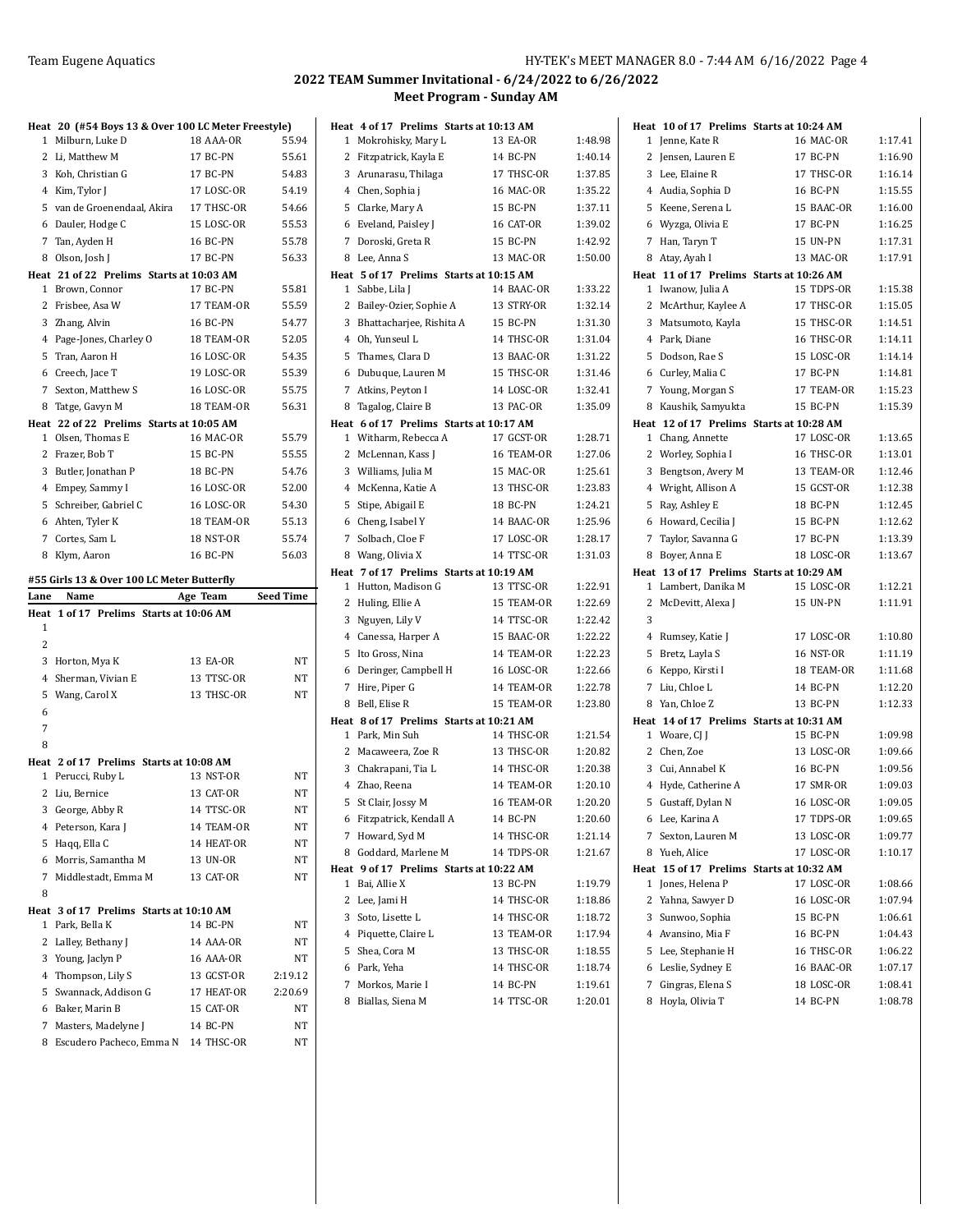|                  | Heat 16 (#55 Girls 13 & Over 100 LC Meter Butterfly) |            |                  |
|------------------|------------------------------------------------------|------------|------------------|
| 1                | Huarte, Hannah M                                     | 17 BC-PN   | 1:08.52          |
| 2                | DeYoung, Maeve A                                     | 15 LOSC-OR | 1:07.69          |
| 3                | Maher, Riley R                                       | 17 TEAM-OR | 1:06.34          |
| 4 Li, Sandy M    |                                                      | 18 BC-PN   | 1:03.15          |
| 5                | Enge, Piper A                                        | 16 BC-PN   | 1:05.75          |
|                  | 6 Alejos, Hazel R                                    | 18 TDPS-OR | 1:06.97          |
|                  | 7 Cochran, Lil Danger L                              | 16 TTSC-OR | 1:08.35          |
| 8                | Eubanks, Amelia T                                    | 16 TDPS-OR | 1:08.69          |
|                  | Heat 17 of 17 Prelims Starts at 10:36 AM             |            |                  |
| 1 Yoon, Izzy S   |                                                      | 16 LOSC-OR | 1:08.46          |
| 2                | Wilson, Sydney C                                     | 16 MAC-OR  | 1:07.29          |
| 3                | Foltenyi, Jade O                                     | 18 BC-PN   | 1:06.26          |
| 4 Lustria, Fay S |                                                      | 18 LOSC-OR | 1:03.02          |
| 5                | Sheerin, Claire E                                    | 17 TEAM-OR | 1:04.48          |
|                  | 6 Larsen, Lauren G                                   | 16 TEAM-OR | 1:06.80          |
| 7                | Moreno, Mary Emma H                                  | 17 THSC-OR | 1:08.19          |
| 8                | Sharchitsang, Kunzang                                | 15 TDPS-OR | 1:08.67          |
|                  | #56 Boys 13 & Over 100 LC Meter Butterfly            |            |                  |
| Lane             | Name                                                 | Age Team   | <b>Seed Time</b> |
|                  | Heat 1 of 21 Prelims Starts at 10:37 AM              |            |                  |
| 1                |                                                      |            |                  |
|                  | 2 Beach, Camden M                                    | 13 THSC-OR | NΤ               |
|                  | 3 Zaremba, Ivan D                                    | 13 VSST-OR | NΤ               |
| 4                | Lee, Jacob* J                                        | 13 BC-PN   | NT               |
| 5                | Tang, Joshua T                                       | 13 UN-PN   | ΝT               |
| 6                | Washtok, Ryan P                                      | 13 VSST-OR | NT               |
| 7                |                                                      |            |                  |
| 8                |                                                      |            |                  |
|                  | Heat 2 of 21 Prelims Starts at 10:39 AM              |            |                  |
| Sato, Leo J<br>1 |                                                      | 14 BC-PN   | NT               |
| 2 Gao, Steven Y  |                                                      | 14 BC-PN   | NΤ               |
| 3                | Scott, Fraser A                                      | 14 CAT-OR  | NΤ               |
| 4                | Jones, Logan R                                       | 14 SCAT-OR | NT               |
| 5                | Postlewait, William J                                | 14 NST-OR  | ΝT               |
|                  | 6 Graham, Joshua M                                   | 14 HEAT-OR | NT               |
| 7 Lin. Taius X   |                                                      | 14 THSC-OR | NΤ               |
| 8                | Chou, Duncan C                                       | 14 THSC-OR | NΤ               |
|                  | Heat 3 of 21 Prelims Starts at 10:41 AM              |            |                  |
| 1                | Sevier, Cole D                                       | 17 BC-PN   | NT               |
| 2                | Yao, Derek S                                         | 15 BC-PN   | 1:48.72          |
|                  | Eibner, Jahan W                                      | 13 NST-OR  | 1:42.37          |
| 3                |                                                      |            |                  |
| 4                | Bhattacharjee, Kounish A                             | 14 BC-PN   | 1:39.19          |
| 5                | Butler, Rhodes A                                     | 14 BC-PN   | 1:41.50          |
| 6                | Haeger, Nolan A                                      | 17 BC-PN   | 1:43.29          |
| 7                | Liu, Henry W                                         | 13 BC-PN   | 1:57.56          |
| 8                | Liu, Tony W                                          | 15 BC-PN   | NΤ               |
|                  | Heat 4 of 21 Prelims Starts at 10:44 AM              |            |                  |
| 1                | Doan, Kevin M                                        | 15 VSST-OR | 1:35.32          |
| 2<br>Xia, Bing   |                                                      | 14 TEAM-OR | 1:34.09          |
| 3                | Burden, Max M                                        | 14 LOSC-OR | 1:32.70          |
| 4                | Brock, Ethan A                                       | 14 TEAM-OR | 1:31.42          |
| 5                | LaRoque, Jeremy P                                    | 13 PAC-OR  | 1:32.17          |
| 6                | Lin, Jonah X                                         | 17 THSC-OR | 1:33.81          |
| 7                | Dodson, Tye P                                        | 13 LOSC-OR | 1:34.43          |

|              | Heat 5 of 21 Prelims Starts at 10:46 AM  |            |         |
|--------------|------------------------------------------|------------|---------|
| $\mathbf{1}$ | Singh, Dhruv                             | 13 THSC-OR | 1:30.23 |
| 2            | Mendez, Logan P                          | 16 TTSC-OR | 1:29.16 |
| 3            | Song, Zizi Z                             | 13 BC-PN   | 1:26.55 |
|              | 4 Peng, Nicholas E                       | 13 THSC-OR | 1:26.03 |
|              | 5 Welter, Ethan K                        | 13 VSST-OR | 1:26.48 |
|              | 6 Hu, Nathan Y                           | 13 BC-PN   | 1:28.20 |
| 7            | Meyer, Arthur M                          | 14 BAAC-OR | 1:29.22 |
| 8            | Xu, Tommy                                | 13 BC-PN   | 1:30.97 |
|              | Heat 6 of 21 Prelims Starts at 10:48 AM  |            |         |
| 1            | Li, Suiyao                               | 14 THSC-OR | 1:25.47 |
| 2            | van de Groenendaal, Caiden               | 15 THSC-OR | 1:24.13 |
| 3            | Bloom, Trevor W                          | 15 BAAC-OR | 1:23.68 |
|              | 4 Moser, Nick W                          | 14 THSC-OR | 1:22.95 |
| 5            | Pierpont, Will W                         | 14 TEAM-OR | 1:23.48 |
| 6            | Liu, Ethan Y                             | 15 BC-PN   | 1:24.04 |
| 7            | Paasch, Kai M                            | 17 BAAC-OR | 1:24.79 |
| 8            | Young Seidemann, William K 18 RYST-OR    |            | 1:25.77 |
|              | Heat 7 of 21 Prelims Starts at 10:49 AM  |            |         |
| 1            | Ma, Kenny P                              | 15 THSC-OR | 1:22.55 |
|              | 2 Lim, Dylan S                           | 13 THSC-OR | 1:21.59 |
| 3            | Naymyo, Chaarles C                       | 17 BAAC-OR | 1:19.22 |
|              | 4 Hlavinka, Jonathan                     | 13 RYST-OR | 1:19.10 |
| 5            | Lee, Eunchan                             | 14 THSC-OR | 1:19.12 |
| 6            | Ly, Jake                                 | 13 CAT-OR  | 1:21.21 |
| 7            | Morkos, Joey M                           | 16 BC-PN   | 1:21.68 |
| 8            | Nakajima, Marcus D                       | 13 VSST-OR | 1:22.70 |
|              | Heat 8 of 21 Prelims Starts at 10:51 AM  |            |         |
|              | 1 Yang, Colin E                          | 13 LOSC-OR | 1:18.35 |
| 2            | Chen, Nathan H                           | 16 BC-PN   | 1:17.68 |
|              | 3 Posner, Finn M                         | 14 STRY-OR | 1:17.58 |
|              | 4 Turian, Justin A                       | 14 TTSC-OR | 1:17.20 |
| 5            | Plowman, Madoc P                         | 15 MAC-OR  | 1:17.28 |
| 6            | Li, Aiden P                              | 14 BC-PN   | 1:17.59 |
| 7            | Fitzgerald, Devin C                      | 14 TEAM-OR | 1:17.69 |
| 8            | Devenport, Quinn L                       | 13 TEAM-OR | 1:18.59 |
|              | Heat 9 of 21 Prelims Starts at 10:53 AM  |            |         |
| 1            | Neirynck, Leo J                          | 15 LOSC-OR | 1:17.13 |
| 2            | Wyatt, Brody R                           | 13 TEAM-OR | 1:16.55 |
| 3            | Pierpont, Edward W                       | 15 TEAM-OR | 1:15.75 |
|              | 4 Terayama, David S                      | 15 BC-PN   | 1:15.28 |
| 5            | Kim, Jacob                               | 13 LOSC-OR | 1:15.38 |
|              | 6 Hoy, Rylan S                           | 13 VSST-OR | 1:15.89 |
| 7            | Braun, Nick D                            | 16 THSC-OR | 1:16.91 |
| 8            | Beach, Zach M                            | 15 THSC-OR | 1:17.16 |
|              | Heat 10 of 21 Prelims Starts at 10:55 AM |            |         |
| $\mathbf{1}$ | Venidiktov, Dan M                        | 15 BC-PN   | 1:14.56 |
| 2            | Cheatham, Cy F                           | 14 CAT-OR  | 1:14.51 |
|              | 3 Yang, Gino                             | 13 LOSC-OR | 1:14.30 |
| 4            | Sampson, Anthony V                       | 15 TTSC-OR | 1:13.31 |
| 5            | Phillips, Joshua A                       | 18 EA-OR   | 1:14.30 |
| 6            | Cheal, Finley J                          | 16 GCST-OR | 1:14.37 |
| 7            | Young, Nathaniel J                       | 20 AAA-OR  | 1:14.55 |
| 8            | Chou, Brian C                            | 18 THSC-OR | 1:15.11 |

| 11 of 21 Prelims Starts at 10:56 AM<br>Heat |                 |         |
|---------------------------------------------|-----------------|---------|
| Postlewait, Samuel<br>1                     | 16 NST-OR       | 1:12.72 |
| 2<br>Lee, Julien J                          | 14 THSC-OR      | 1:12.49 |
| 3<br>Curley, Kian M                         | 13 BC-PN        | 1:11.78 |
| 4 Yip, Ryan S                               | 13 LOSC-OR      | 1:11.42 |
| 5<br>Ouyang, Frank                          | 13 BC-PN        | 1:11.42 |
| 6<br>Hurty, Ben P                           | 15 NST-OR       | 1:12.18 |
| Nemirovsky, Alex N<br>7                     | 14 BC-PN        | 1:12.66 |
| McQuaid, Trent W<br>8                       | 18 TEAM-OR      | 1:13.11 |
| Heat 12 of 21 Prelims Starts at 10:58 AM    |                 |         |
| Cong, Haolin<br>1                           | 15 BC-PN        | 1:11.24 |
| 2<br>Dy, David A                            | 14 BC-PN        | 1:10.95 |
| 3<br>Zhang, Alvin                           | <b>16 BC-PN</b> | 1:10.83 |
| 4<br>Tng, Aaron                             | 15 UN-PN        | 1:10.77 |
| 5<br>Merrill, Henry E                       | 14 LOSC-OR      | 1:10.78 |
| Alleman, Jack T<br>6                        | 17 BAAC-OR      | 1:10.94 |
| 7<br>Moser, Nate L                          | 14 THSC-OR      | 1:11.22 |
| Padgett, Dane S<br>8                        | 16 BC-PN        | 1:11.33 |
| Heat 13 of 21 Prelims Starts at 11:00 AM    |                 |         |
| Milburn, Kyle V<br>1                        | 16 AAA-OR       | 1:10.62 |
| 2<br>Chou, Jason T                          | 16 THSC-OR      | 1:10.06 |
| 3<br>Brown, Connor                          | 17 BC-PN        | 1:09.56 |
| 4<br>Yoerger, Carson M                      | 18 TDPS-OR      | 1:09.30 |
| 5<br>Xia, Ian                               | 15 THSC-OR      | 1:09.45 |
| 6<br>Brown, Justin                          | 14 BC-PN        | 1:09.90 |
| 7<br>Headrick, Sam J                        | 14 BC-PN        | 1:10.59 |
| Sweeney, Finn W<br>8                        | 14 MAC-OR       | 1:10.68 |
|                                             |                 |         |
| Heat 14 of 21 Prelims Starts at 11:01 AM    |                 |         |
| Peng, Eian E<br>1                           | 13 STRY-OR      | 1:08.72 |
| 2<br>Lee, Nathan J                          | 15 BC-PN        | 1:08.41 |
| 3<br>Kim, Nelson J                          | 17 LOSC-OR      | 1:08.32 |
| Temple, Joe G<br>4                          | 16 TEAM-OR      | 1:08.16 |
| Lao, Levi A<br>5                            | 16 BAAC-OR      | 1:08.18 |
| Gould, Quinlan Q<br>6                       | 16 LOSC-OR      | 1:08.32 |
| Buchwald, Max O<br>7                        | 15 LOSC-OR      | 1:08.63 |
| Kim, Sungkook<br>8                          | 13 LOSC-OR      | 1:09.14 |
| Heat 15 of 21 Prelims Starts at 11:03 AM    |                 |         |
| Hou, Eli S<br>1                             | 14 BC-PN        | 1:07.83 |
| 2<br>Yuan, Albert N                         | 15 THSC-OR      | 1:07.60 |
| 3<br>Perucci, Pete R                        | 17 NST-OR       | 1:06.99 |
| Kurkoski, Andrew P<br>4                     | 15 BAAC-OR      | 1:06.93 |
| 5<br>Li, Jason J                            | 15 BC-PN        | 1:06.95 |
| 6 Dickens, Evan C                           | 18 EA-OR        | 1:07.39 |
| Piepkorn, Cameron D<br>7                    | 15 UN-PN        | 1:07.74 |
| Tran, Aaron H<br>8                          | 16 LOSC-OR      | 1:08.15 |
| 16 of 21 Prelims Starts at 11:04 AM<br>Heat |                 |         |
| 1<br>Kim, Minsong                           | 16 LOSC-OR      | 1:06.30 |
| 2<br>Keeslar, Leo S                         | 15 BAAC-OR      | 1:05.91 |
| 3<br>Tran, Jacob T                          | 16 TDPS-OR      | 1:05.84 |
| 4<br>Escobar, Evan L                        | 16 TDPS-OR      | 1:05.77 |
| Shaw, Nathan W<br>5                         | 13 BC-PN        | 1:05.79 |
| Yang, Jiyu<br>6                             | 16 LOSC-OR      | 1:05.89 |
| 7<br>Cornwell-Arquitt, Luke A               | 20 CAT-OR       | 1:06.11 |